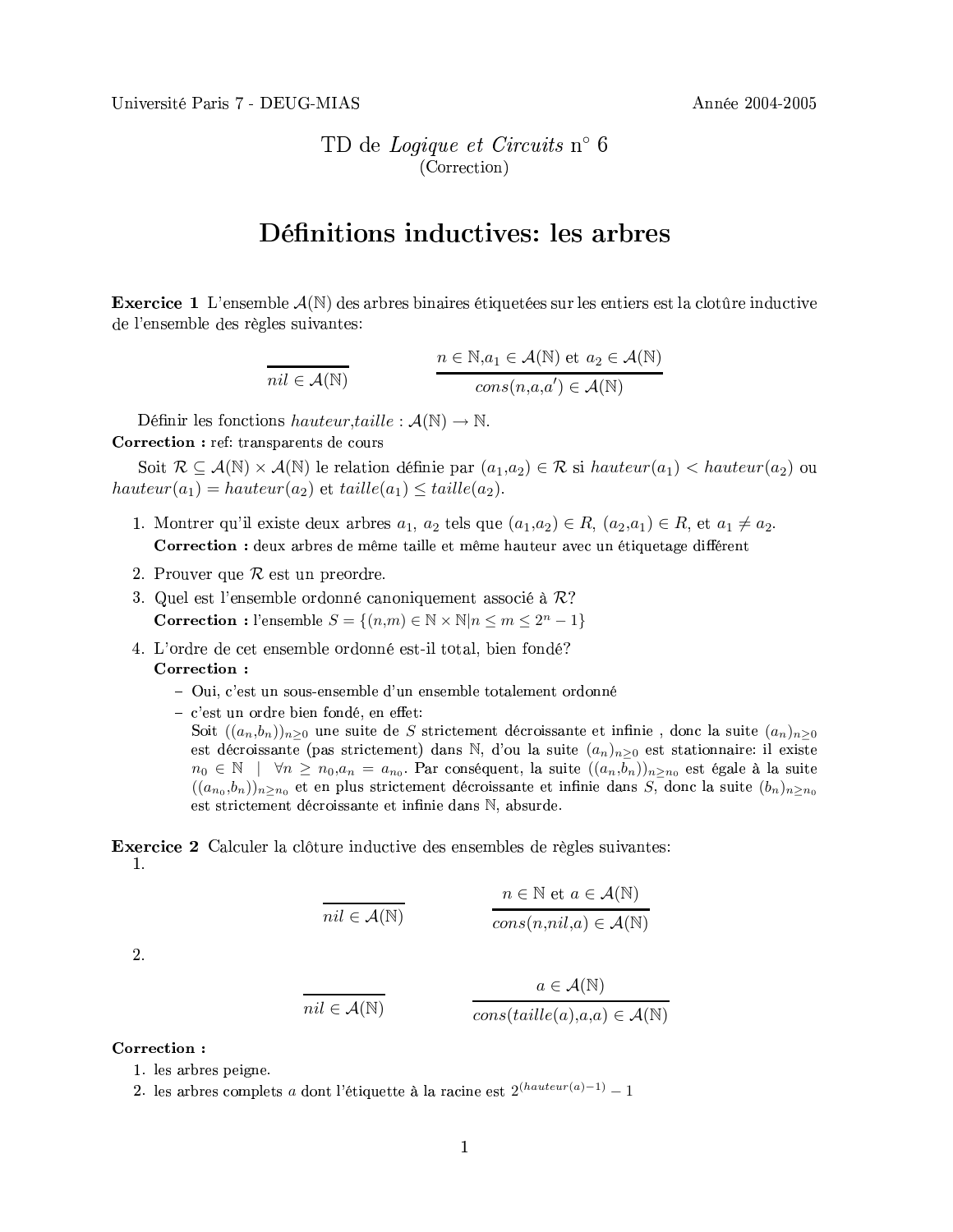**Exercice 3** On considère le type Ocaml type arbre =  $Av$  | Arb of int \* arbre \* arbre;;

Un parcours d'un arbre est une fonction de type arbre -> int list qui renvoi la liste des étiquettes de son argument.

On définit trois parcours, en fonction de l'ordre dans lequel les actions suivantes sont exécutées:

- (a) Visiter la racine
- (b) Visiter le sous-arbre gauche
- (c) Visiter le sous-arbre droit
- 1. Parcours préfixé: a b c
- 2. Parcours infixé: b a c
- 3. Parcours postfixé: b c a

Définir une fonction pour chaque parcours. Tester les trois fonctions sur  $Arb(1, Arb(2, Av, Av), Arb(3, Av, Av)).$ 

## Correction:

```
let rec prefixe a = match a with
Av \rightarrow \Box| Arb(n,g,d)-> n:: (List.append (prefixe g) (prefixe d));;
let rec infixe a = match a with
Av \rightarrow []| Arb(n,g,d) -> let r= n:: (infixe d) in List.append (infixe g) r;;
let rec postfixe a = match a with
Av \rightarrow []| Arb(n,g,d)-> List.append (postfixe g)
                 (List.append (postfixe d) [n]);;
```
**Exercice 4** Un arbre binaire de recherche (abr) est un arbre tel que:

pour chaque noved  $n(m,q,d)$ , les étiquettes contenues dans le sous-arbre qauche q sont inférieures ou égales à  $m$ , et celles contenues dans le sous-arbre droit d'sont supérieures à  $m$ .

Écrire une fonction test : arbre -> bool qui vérifie si un arbre est un abr.

Écrire une fonction recherche : arbre -> int -> bool testant la présence d'un élément dans un abr.

## Correction:

```
let rec max a = match a with
Arb(n, 1, d) -> if d = Av then n else max d;;
let rec min a = match a with
Arb(n, g, _) -> if g = Av then n else min g;;
let rec test a = match a withAv \rightarrow true|Arb (n, Av, Av) -> true
|Arb (n, g, Av) -> (test g) && (max g) <= n
|Arb (n, Av, d) -> (test d) && (min d) > n
```